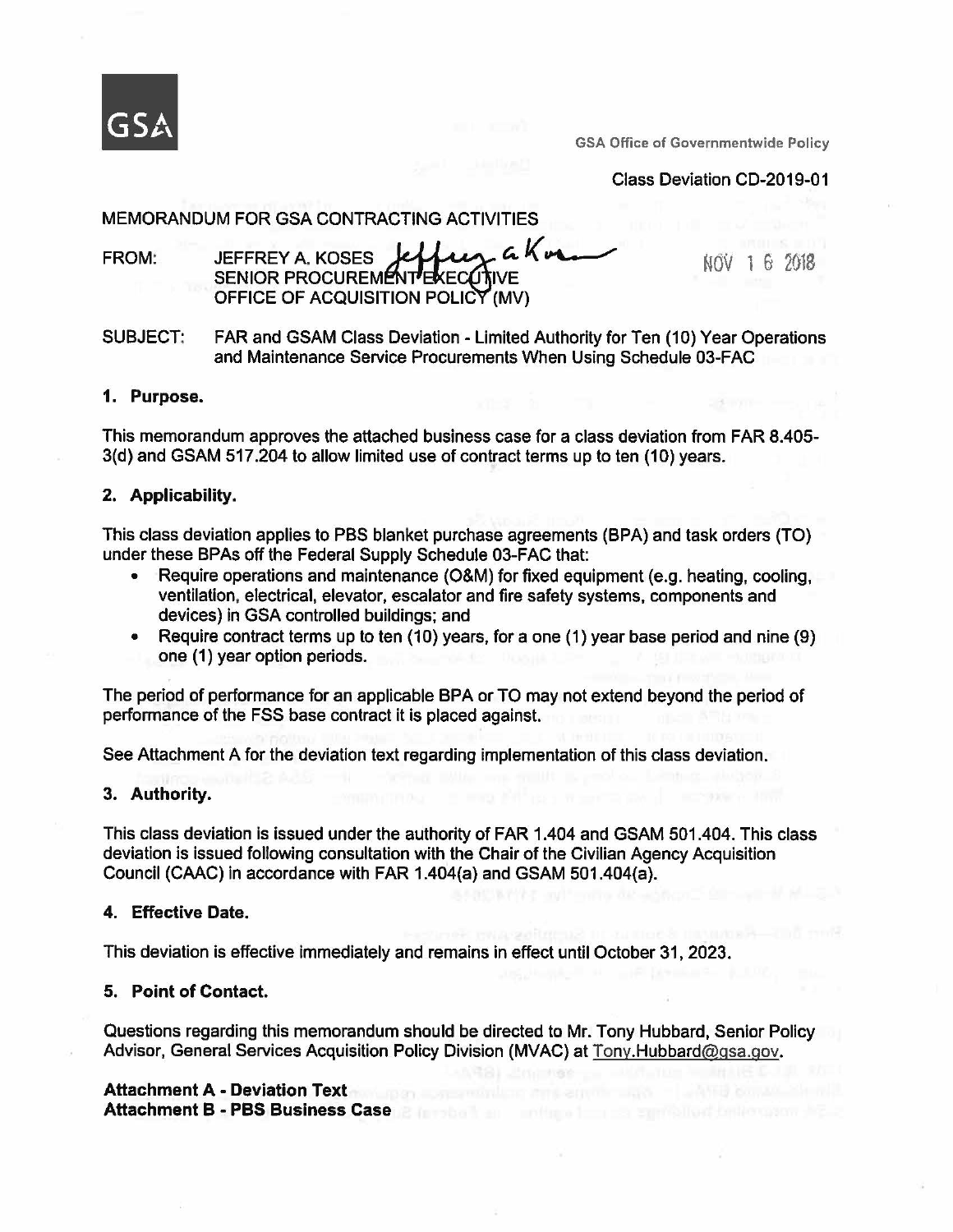# **Attachment A**

### **Deviation Text**

• Additions to baseline made by proposed rule are indicated by **[bold text** in **brackets]** 

• Deletions to baseline made by proposed rule are indicated by strikethroughs

• Five asterisks (\* \* \* \* \*) indicate that there are no revisions between the preceding and following sections

• Three asterisks(\*\*\*) indicate that there are no revisions between the material shown within a subsection

### **FAR Baseline: Change 2005-101 effective 10/26/2018**

Part 8-Required Sources of Supplies and Services \*\*\*\*\*

Subpart 8.4—Federal Supply Schedules<br>\* \* \* \* \*

8.405 Ordering procedures for Federal Supply Schedules. \*\*\*\*

8.405-3 Blanket purchase agreements (BPAs). \*\*\*

(d) Duration of BPAs.

- (1) Multiple-award BPAs generally should not exceed five years in length, but may do so to meet program requirements.
- (2) **[Unless otherwise approved in accordance with agency procedures, a]A** singleaward BPA shall not exceed one year. It may have up to four one-year options. See paragraph (e) of this section for requirements associated with option exercise.
- (3) Contractors may be awarded BPAs that extend beyond the current term of their GSA Schedule contract, so long as there are option periods in their GSA Schedule contract that, if exercised, will cover the BPA's period of performance.

.. \* • \* \*

### **GSAM Baseline: Change 96 effective 11/14/2018**

**Part SOB-Required Sources of Supplies And Services** 

**Subpart 508.4-Federal Supply Schedules**  \*\*\*\*

**[508.405 Ordering procedures for Federal Supply Schedules.]** 

**[508.405-3 Blanked purchase agreements (BPAs)** 

**Single-award BPAs for operations and maintenance requirements for fixed equipment** in **GSA controlled buildings issued against the Federal Supply Schedule 03-FAC, Facilities**